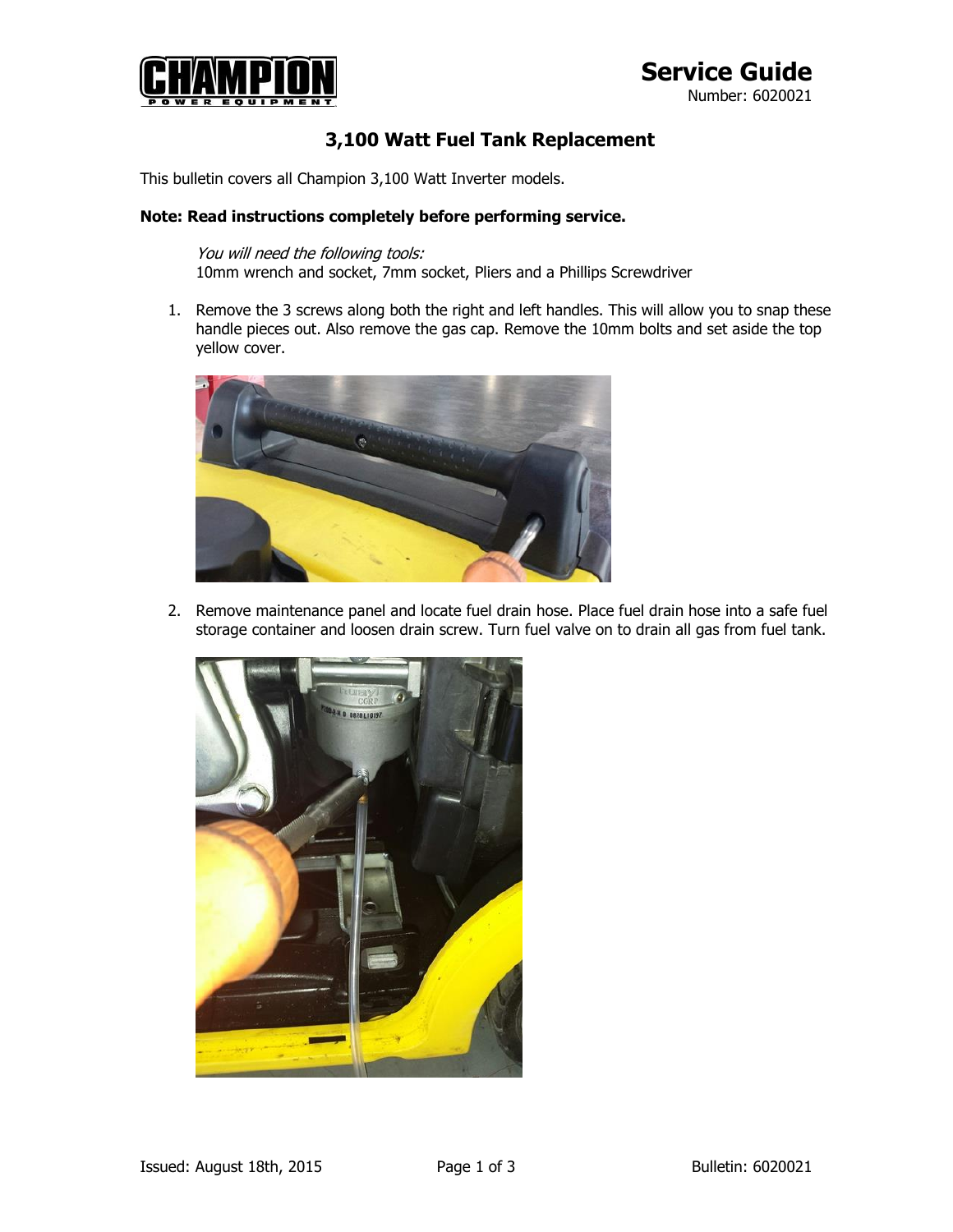## **Service Guide**



Number: 6020021

3. Next remove the rubber ventilation hose that can be seen from the top of the fuel tank as well as the fuel line from the fuel ON/OFF valve.





4. With the hoses disconnected, you can remove the 7mm fuel tank bolts and set the existing fuel tank aside. Replace with new fuel tank and reverse these steps to complete install.